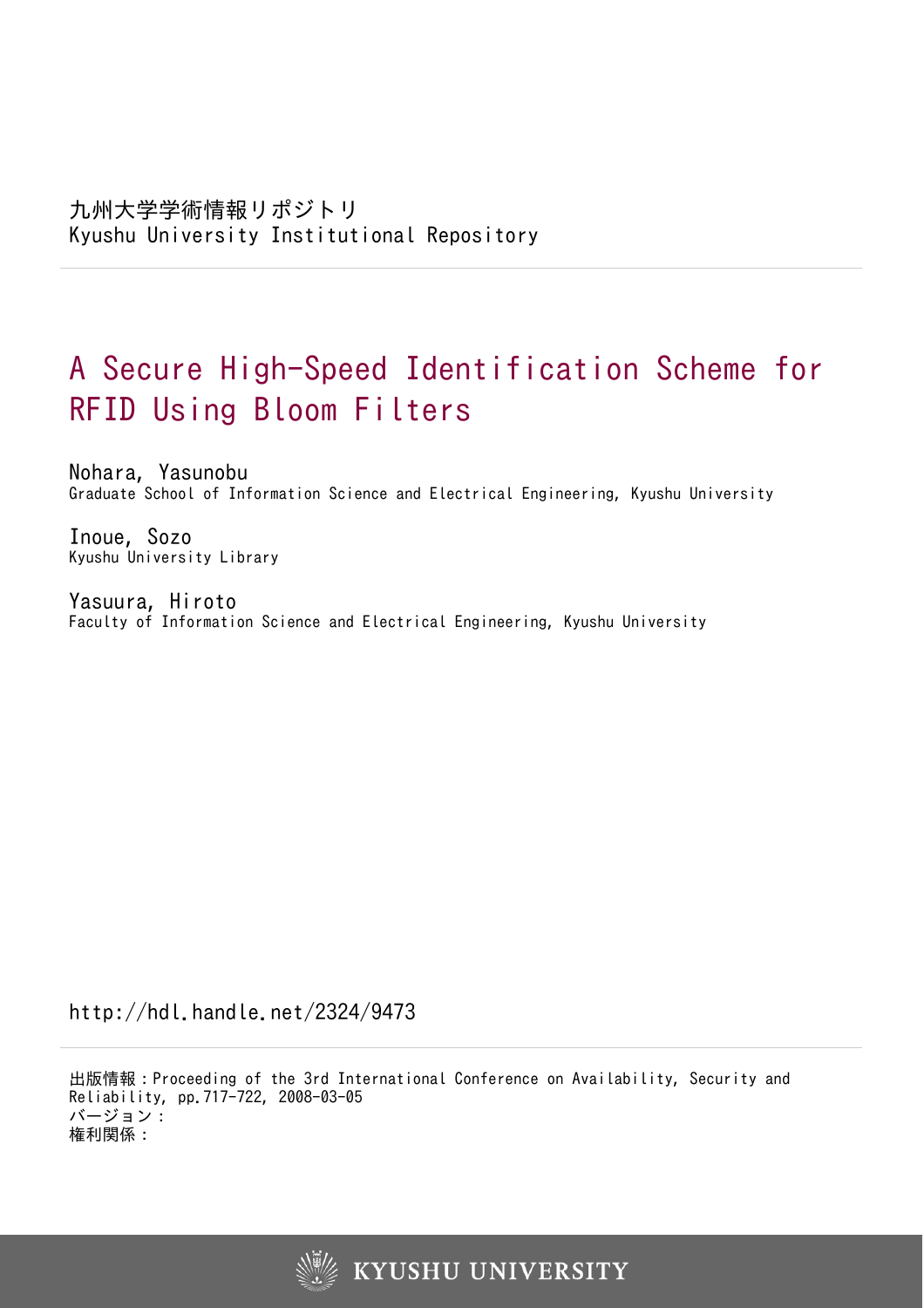## **A Secure High-Speed Identification Scheme for RFID Using Bloom Filters**

Yasunobu NOHARA, Sozo INOUE, Hiroto YASUURA Kyushu University 744 Motooka Nishi-ku Fukuoka 819-0395 JAPAN {nohara,sozo,yasuura}@c.csce.kyushu-u.ac.jp

#### **Abstract**

*As pervasive computing environments become popular, RFID tags are introduced into our daily life. However, there exists a privacy problem that an adversary can trace users' behavior by linking the tag's ID. Although a hash-chain scheme can solve this privacy problem, the scheme needs a long identification time or a large amount of memory. In this paper, we propose an efficient identification scheme using Bloom filters, which are space-efficient probabilistic data structures. Our Bloom pre-calculation scheme provides a high-speed identification with a small amount of memory by storing pre-calculated outputs of the tags in Bloom filters.*

#### **1 Introduction**

RFID (Radio Frequency IDentification) is a technology to identify humans and objects through *RFID tag*; that is, silicon chips with IDs and radio frequency functions. As pervasive computing environments become more commonplace, RFID tags are becoming part of our daily life.

Privacy is a serious concern when RFID is used. For example, the *location privacy problem* – the possibility that an adversary can trace a user's behavior by reading and linking a tag's ID – is a privacy issue.

*Unlinkability* is a property which means an adversary cannot recognize whether outputs are from the same user, and this property is important with respect to the privacy problem. The *hash-chain scheme* [1, 2] provides unlinkability against an adversary by using one-way hash functions. However, the scheme needs a long identification time or a large amount of memory.

In this paper, we propose an efficient identification scheme using Bloom filters. A *Bloom filter* is a spaceefficient probabilistic data structure that is used to test whether an element  $d$  is a member of a set  $X$  [3]. The filter can separate effectively any element that is not in the set, with small error probability. Our *Bloom pre-computation scheme* provides a high-speed identification with a small amount of memory by storing pre-calculated outputs of the tags in Bloom filters.

The remainder of this paper is organized as follows. Section 2 describes the hash-chains scheme and defines the identification problem. Section 3 explains the Bloom filter. Section 4 proposes the Bloom pre-computation scheme. Section 5 compares our scheme with other scheme. Section 6 concludes this paper.

## **2 Hash-chain Scheme**

#### **2.1 Overview**

The hash-chain scheme, proposed by Ohkubo *et al.* [1, 2], is one of the schemes that provide unlinkability against an adversary by using one-way hash functions. In this scheme, two different one-way hash functions  $H$  and  $G$ , a ROM, and a non-volatile memory are embedded within each RFID tag. Let  $N$  be the number of RFID tags in an RFID system where the ID  $id_i$  of an RFID tag i is a bit string of length l for  $1 \leq i \leq N$ . We assume that if  $i \neq j$ , then  $id_i \neq id_j$  for  $1 \leq i, j \leq N$ , and  $2^l \gg N$ .<br>For  $s \neq i \in \{0, 1\}^*$  we denote by  $s^{|j|}$  the concatenation of s For  $s, t \in \{0, 1\}^*$ , we denote by  $s||t$  the concatenation of s and  $t$ . Let  $L$  be the length of the one-way hash functions  $H$ and G.

The RFID tag i stores id*<sup>i</sup>* in the ROM, and stores secret information  $s_{i,1} \in \{0,1\}^L$  in the non-volatile memory. The server stores the pair  $(id_i, s_{i,1})$   $(1 \leq i \leq N)$  of all tags.

The j-th output of the RFID tag i (denoted  $o_{i,j}$ ) is given as follows:

$$
o_{i,j} = H(id_i \| s_{i,j})
$$

The RFID tag  $i$  updates the secret information as follows:

$$
s_{i,j+1} = G(s_{i,j})
$$

We assume  $o_{i,j} = o_{i',j'} \iff i = i'$  and  $j = j'$ .<br>We suppose that for every tag i the server m

We suppose that for every tag  $i$ , the server maintains an expected counter value  $l_i$  s.t.  $l_i + 1 \leq latest_i \leq l_i + M$ , where  $o_{i, latest_i}$  is the latest output of the tag i. An adequate  $M$  helps to prevent out of synchronism even if there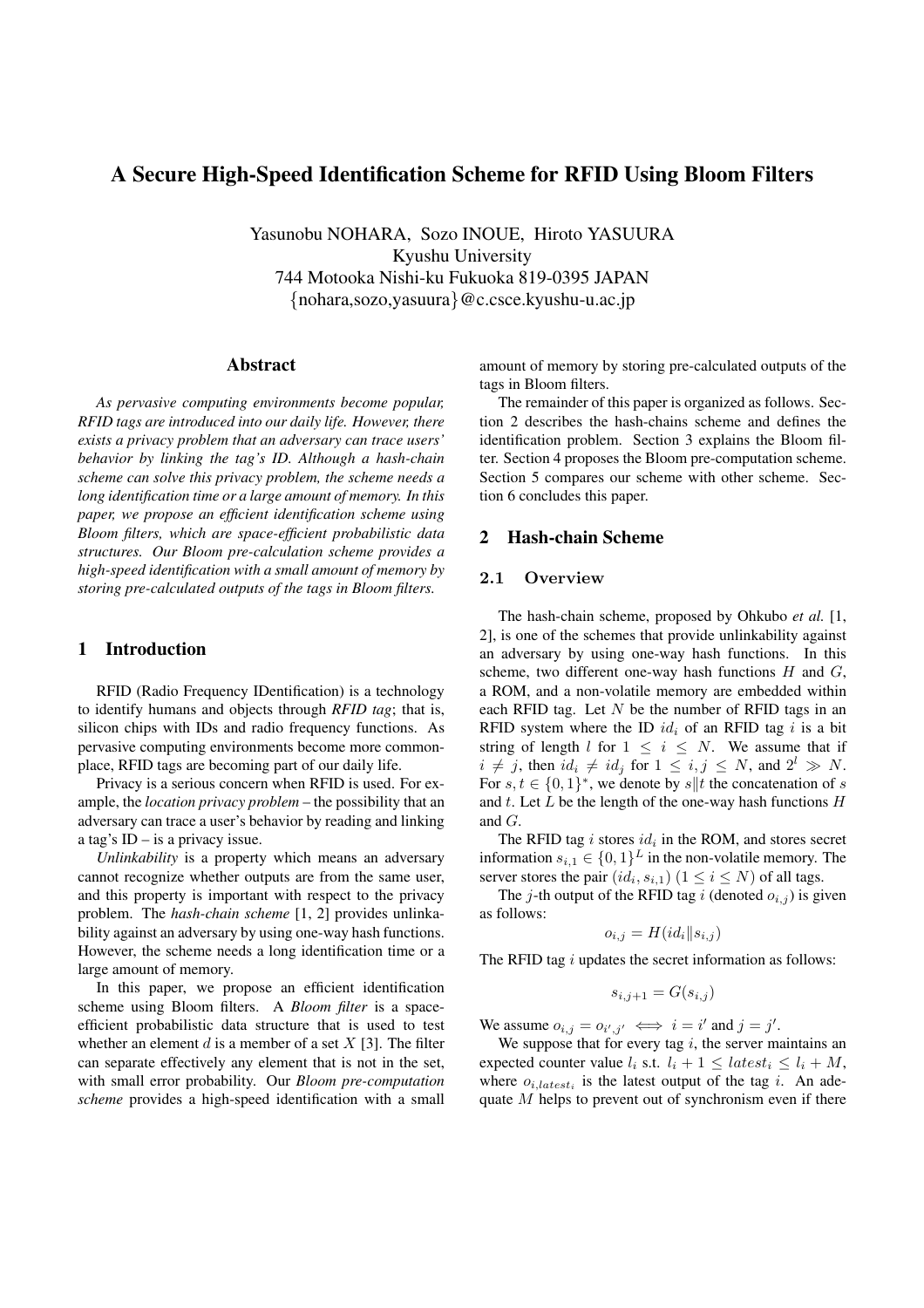is several readers that cannot be controlled by the server. The server can find  $(i, j)$  corresponding to an output d by checking  $d = H(id_i||s_{i,j})$  for all  $1 \leq i \leq N$  and all  $l_i + 1 \leq j \leq l_i + M$ . After the identification of  $o_{i,j}$ ,  $l_i$ is updated to  $j$ .

There are two calculating policies in identification. One policy is calculating  $H(id_i||s_{i,j})$  for each identification. Another policy is using pre-calculated results  $O_i$  =  ${o_{i,l_i+1}, \dots, o_{i,l_i+M}}$ , which are stored in a memory. We call the former identification policy *sequential search*. And we call the later one *LUT search*.

We define successful of identification as outputting correct i when  $d \in O_i$  is given as challenge. And we define successful of denial as outputting  $\perp$  when *o* is given, where  $\forall i, o \notin O_i$ . The successful rates of identification by the sequential search and the LUT search are 100%. And also their successful rates of denial are 100%.

 $X = H(id_i||s_{i,j})$  is not fixed because  $s_{i,j}$  changes every time. It is computationally difficult to get id*<sup>i</sup>* from X due to the property of one-way hash function. Therefore, this scheme provides unlinkability against an adversary.

## **2.2 Problems of Hash-chain Scheme**

The existing search methods of the hash-chain scheme, has to perform  $NM$  one-way hash calculations in average(sequential search) or prepare  $NML[bit]$  memory(LUT search). Therefore, it is difficult to apply the existing hashchain schemes to a large-scale system, where NM is large.

Now, we define the identification problem. Let  $f$  be a bijective function from a set  $X$  to a set  $Y$ .  $f$  is also an one-way hash function that is easy to compute but "hard to invert". Let A be a subset of X. Y is a subset of a set  $Z$ . We assume  $|Y| \ll |Z|$ .

We define a function  $g^A: Z \to A$  is as follows.

$$
g^{A}(z) = \begin{cases} a & \exists a \in A, z = f(a) \\ \bot & otherwise \end{cases}
$$
 (1)

The corresponding relations between the above formalization and the hash-chain scheme are as follows:  $X \leftrightarrow$  $\{(i, j)\}\$ ,  $Y \leftrightarrow \{o_{i,j}\}\$ ,  $f \leftrightarrow H(id_i||s_{i,j})$  and  $Z \leftrightarrow \{0, 1\}^L$ . Then, we can translate the identification problem of the hash-chain scheme into the problem how to construct an algorithm and data structure that have two properties given as follows:

- 1.  $g<sup>A</sup>(z)$  can be computed efficiently with lower memory
- 2. The data structure can be changed efficiently when  $A$ is changing to  $A' \subset X$

Changing from  $A$  to  $A'$  is corresponding to a change  $O_i$ owing to an update of l*i*.

**Table 1. List of Notation**

| Symbol           | <b>Short Description</b>                        |
|------------------|-------------------------------------------------|
| H, G             | One-way hash function                           |
| N                | Number of RFID tags in the system               |
| M                | Margin for synchronization                      |
| $o_{i,j}$        | <i>j</i> -th output of the RFID tag $i$         |
| $l_i$            | Expected counter value of the tag $i$           |
| $O_i$            | Output set of the tag $i$                       |
| L                | Output length of one-way hash functions         |
| m                | Length of an array of a Bloom filter            |
| $\boldsymbol{k}$ | Number of hash functions using a filter         |
| $\boldsymbol{n}$ | Number of the elements stored in a filter       |
| $\epsilon$       | Probability of false positives of a filter      |
| $BLOOM_i$        | Bit array of the Bloom filter that stores $O_i$ |
| d.               | Input                                           |
| $\epsilon$       | Memory parameter                                |

## **2.3 Notation**

Table 1 shows the symbols that are used in this paper. At the first opportunity, we explain the other symbols that are not explained in this section.

#### **3 Bloom Filter**

The Bloom filter, proposed by Burton H. Bloom, is a space-efficient probabilistic data structure that is used to test whether an element d is a member of a set  $X$  [3]. The Bloom filter outputs 'Positive' if the filter concludes  $d$  is a member of  $X$ ; otherwise the filter outputs 'Negative'.

The Bloom filter never yields *false negative error*, which the filter outputs 'Negative' in spite of  $d \in X$ . However, the filter may yields *false positive error*, which the filter outputs 'Positive' in spite of  $d \notin X$ .

#### **3.1 Algorithm**

The data structure of a Bloom filter is a bit array of  $m$ bits.  $BLOOM[i]$  denotes the *i*-th element of the array  $BLOOM$ . The Bloom filter uses  $k$  independent random hash functions,  $h_1, h_2, \dots, h_k$  with range  $[1, m]$ .  $h_i$  doesn't need the 'one-way' property.

#### **3.1.1 Initialization**

To clear the set  $X$ , all the bits of  $BLOOM$  are set to 0. Algorithm 1 shows the initialization process written in pseudo-code.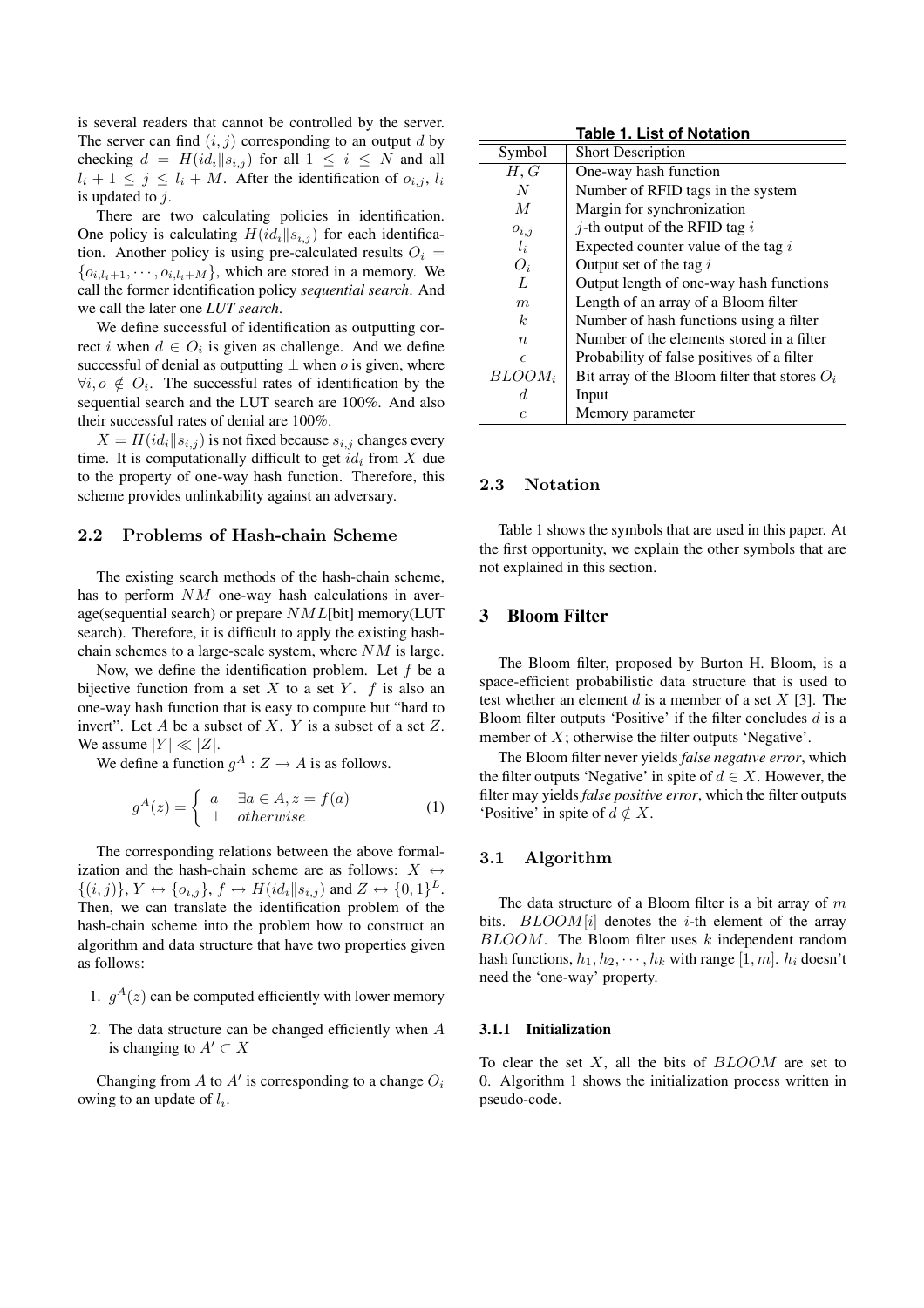| <b>Algorithm 1</b> InitBloom(BLOOM) |  |
|-------------------------------------|--|
| <b>Input:</b> BLOOM                 |  |
| Output: BLOOM                       |  |
| 1: for $i=1$ to m do                |  |
| 2: $BLOOM[i] \leftarrow 0$          |  |
| $3:$ end for                        |  |

## **3.1.2 Insertion**

To insert an element d into the set X, the  $BLOOM[h_i(d)]$ are set to 1 for  $1 \le i \le k$ . Algorithm 2 shows the insertion process written in pseudo-code.

| Algorithm $2$ $Add Bloom(d, BLOOM)$ |  |
|-------------------------------------|--|
| <b>Input:</b> $d$ , $BLOOM$         |  |
| Output: <b>BLOOM</b>                |  |
| 1: for $i=1$ to k do                |  |
| 2: $BLOOM[h_i(d)] \leftarrow 1$     |  |
| $3:$ end for                        |  |

## **3.1.3 Query**

To check whether an element  $d$  is a member of the set  $X$ , we check whether all  $BLOOM[h_i(d)]$  are set to 1 for 1 <  $i \leq k$ . If not, it is clear that d is not a member of X. If all  $BLOOM[h_i(d)]$  are set to 1, we assume that d is a member of the set  $X$  although the filter may yield a false positive error.

Algorithm 3 shows the query process written in pseudocode.

| Algorithm $3$ QueryBloom $(d, BLOOM)$ |  |
|---------------------------------------|--|
| <b>Input:</b> $d, BLOOM$              |  |
| <b>Output:</b> Positive or Negative   |  |
| 1: for $i=1$ to k do                  |  |
| 2: if $BLOOM[h_i(d)] = 0$ then        |  |
| return Negative<br>3:                 |  |
| $4:$ end if                           |  |
| $51$ end for                          |  |
| 6: return Positive                    |  |

#### **3.2 Probability of false positive error**

Let *n* be the number of elements in the set  $X$ . The probability of a false positive error (denoted  $\epsilon$ ) is given as follows.

$$
\epsilon = [1 - (1 - 1/m)^{kn}]^k \approx (1 - e^{-kn/m})^k
$$

For given  $m$  and  $n$ , we can find the value of  $k$  that minimizes the probability  $\epsilon$  is

$$
k = \frac{m}{n} \ln 2.
$$

The minimized false positive error rate is given as follows.

$$
\epsilon = 0.5^k \approx 0.6185^{m/n}
$$

## **4 Bloom Pre-computation Scheme**

In this section, we propose a *Bloom pre-computation scheme*, which realizes efficient identification using Bloom filters. The scheme has three phases, 1) pre-computing phase, 2) identification phase, and 3) update phase. The pre-computing phase is done only once. The identification phase and the update phase are executed for each identification.

## **4.1 Pre-computing Phase**

We prepare the  $N$  Bloom filters. Each Bloom filter is corresponding to each tag. BLOOM*<sup>i</sup>* denotes the filter corresponding to the tag i. The BLOOM*<sup>i</sup>* stores the output set  $O_i$ .

Algorithm 4 shows the procedures of pre-computing phase written in pseudo-code.  $make\_output(i, j)$  is a function to obtain  $o_{i,j}$ .

| <b>Algorithm 4</b> Pre-computing Phase                      |
|-------------------------------------------------------------|
| <b>Input:</b> $BLOOM_1, \dots, BLOOM_N, l_1, \dots, l_N$    |
| <b>Output:</b> $BLOOM_1, \cdots, BLOOM_N, l_1, \cdots, l_N$ |
| 1: for $i = 1$ to N do                                      |
| 2: $l_i \leftarrow 0$                                       |
| 3: $Init Bloom(BLOOM_i)$                                    |
| 4: for $j = 1$ to M do                                      |
| $id \leftarrow make\_output(i, j)$<br>5:                    |
| $Add Bloom(id, BLOOM_i)$<br>6:                              |
| end for<br>7:                                               |
| 8: end for                                                  |

Since we need to calculate  $o_{i,1}, o_{i,2}, \cdots, o_{i,M}$  for each tag, the number of the one-way hash calculations for precomputing is 2NM.

And since each Bloom filter stores  $O_i$ , the parameters  $n, m, k$  are given as follows:  $n = M, m = n \log_{0.6185} \epsilon =$  $M \log_{0.6185} \epsilon$  and  $k = \log_{0.5} \epsilon$ . Therefore, memory usage of the scheme is  $mN = NM \log_{0.6185} \epsilon$ [bit], and the number of random hash calculation  $h_i$  is  $MNk = MN \log_{0.5} \epsilon$ .

## **4.2 Identification Phase**

To search id*<sup>i</sup>* from d, we query all Bloom filters whether  $d$  is a member of the set. If  $d$  is the j-th output of the tag  $i$ ,  $BLOOM_i$  returns 'Positive'. Therefore we can obtain  $id_i$ by searching a filter that returns 'Positive'.

However, we may not determine the ID because some Bloom filters may return 'Positive' due to false positive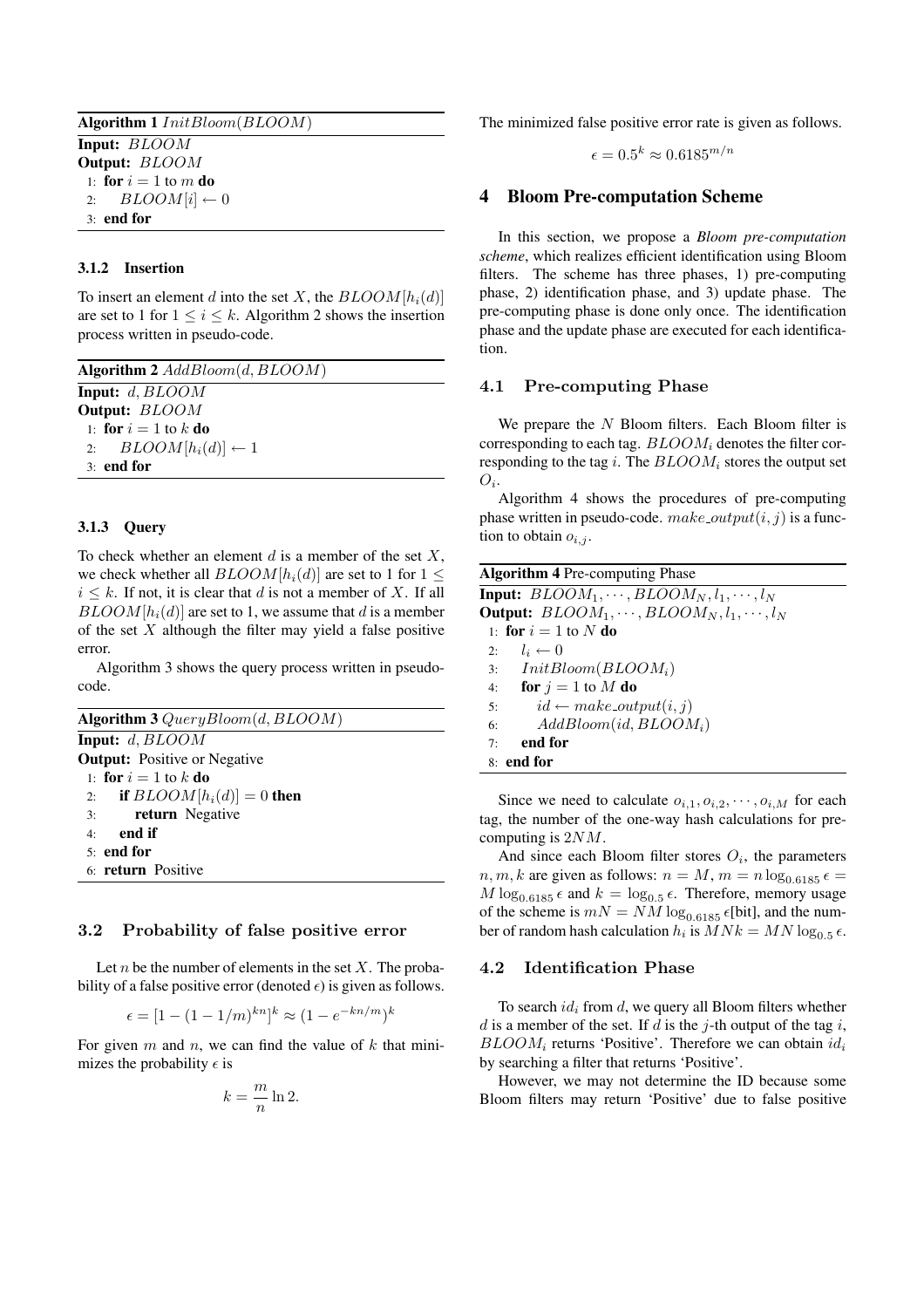errors. To solve this problem, we execute the sequential search, described in section 2.1 for all the tags whose Bloom filters return 'Positive'. By sequential search, we can also obtain j.

Algorithm 5 shows the procedures of pre-computing phase written in pseudo-code.

**Algorithm 5** Identification Phase

**Input:**  $d, BLOOM_1, \cdots, BLOOM_N, l_1, \cdots, l_N$ **Output:**  $(i, j)$  or  $\perp$ 1: **for**  $i = 1$  to N **do**<br>2: **if** *QueruBloor* 2: **if**  $QueryBloom(d, BLOOM_i) = Positive$  **then**<br>3: **for**  $j = l_i + 1$  to  $l_i + M$  **do** 3: **for**  $j = l_i + 1$  to  $l_i + M$  **do**<br>4: **if**  $d = make\_output(i, i)$ 4: **if**  $d = make\_output(i, j)$  **then**<br>5: **return**  $(i, j)$ 5: **return**  $(i, j)$ <br>6: **end if** 6: **end if** 7: **end for** 8: **end if** 9: **end for** 10: **return** ⊥

The Bloom filters that output 'Positive', consist of one Bloom filter which stores  $d \in X$  and any Bloom filters that yield false positive error. The expected number of the Bloom filter that outputs 'Positive' is  $\epsilon(N-1)+1 \simeq \epsilon N+1$ . Since we need to calculate the output  $M/2$  times on average for each tag  $i$ , the expected number of the one-way hash calculation is  $\{\epsilon(N - 1) + 1\}M \simeq (\epsilon N + 1)M$ .

The number of random hash calculation  $h_i$  is only  $k =$  $\log_{0.5} \epsilon$  because all Bloom filters use same  $h_i$  values in identification phase.

Since a Bloom filter never yields false negative error, the successful rate of identification is 100%. And since we execute sequential search for all the tags whose Bloom filters return 'Positive', the successful rate of denial is also 100%.

## **4.3 Update Phase**

In update phase, we update  $l_i$  and  $BLOOM_i$  using  $(i, j)$ which can be obtained in above identification phase.

Firstly, we update  $l_i \leftarrow j$ . Secondly, we clear the  $BLOOM<sub>i</sub>$  to delete all stored elements. Finally, we insert new  $O_i$  into the  $BLOOM_i$ .

Algorithm 6 shows the procedures of update phase of Bloom filter written in pseudo-code.

Since we need to generate  $o_{i,j+1}, \dots, o_{i,j+M}$  and store them into the  $BLOOM_i$ , the number of one-way hash calculations in update phase is  $2M$  and the number of random hash calculation  $h_i$  is  $Mk = M \log_{0.5} \epsilon$ .

**Algorithm 6** Update Phase **Input:**  $BLOOM_i, l_i, i, j$ **Output:** BLOOM*i*, l*<sup>i</sup>* 1:  $l_i \leftarrow j$ 2: InitBloom(BLOOM*i*) 3: **for**  $k = l_i + 1$  to  $l_i + M$  **do**<br>4:  $id \leftarrow make\_output(i, k)$ 4:  $id \leftarrow make\_output(i, k)$ <br>5:  $Add Bloom(id, BLOON)$ 5: AddBloom(id, BLOOM*i*) 6: **end for**

## **5 Comparison**

In this section, we first introduce related work. After that, we compare the proposed schemes with existing schemes. Last, we show the implementation result of the proposed schemes.

#### **5.1 Related Work**

#### **5.1.1 Bloomier Filter**

The Bloomier filter is an extension to Bloom filter for compactly encoding a function to support approximate evaluation queries [4]. The problem definition of the Bloomier filter is similar to our problem definition. The difference between the Bloomier filter and the proposed scheme is as follows.

- 1. In a Bloomier filter,  $f^{-1}$  is given instead of f.
- 2. A Bloomier filter may not output  $\bot$  in spite of  $\forall a \in \mathcal{A}$  $A, z \neq f(a).$
- 3. Bloomier filter doesn't consider the update of A

#### **5.1.2 Avoine's scheme**

Avoine *et al.* [5] developed a specific time-memory tradeoff that reduces the amount of computation in the hashchain scheme. The purpose of the Avoine's scheme is same as that of the proposed scheme.

However, the Avoine's scheme needs to calculate oneway hash function  $O(NM^2)$  times in pre-computing process. And there is a problem that pre-computing process is needed when A is updated because the scheme doesn't consider the update of A.

Reducing the frequency of update decreases the load of update; however the virtual margin for synchronization M also reduces. Therefore, the tolerance against out of synchronism becomes weaker. In addition, there is a security risk in that an adversary can guess a tag's count number [6].

In Avoine's scheme, the successful rate of identification is less than 100% although the successful rate of denial is 100%.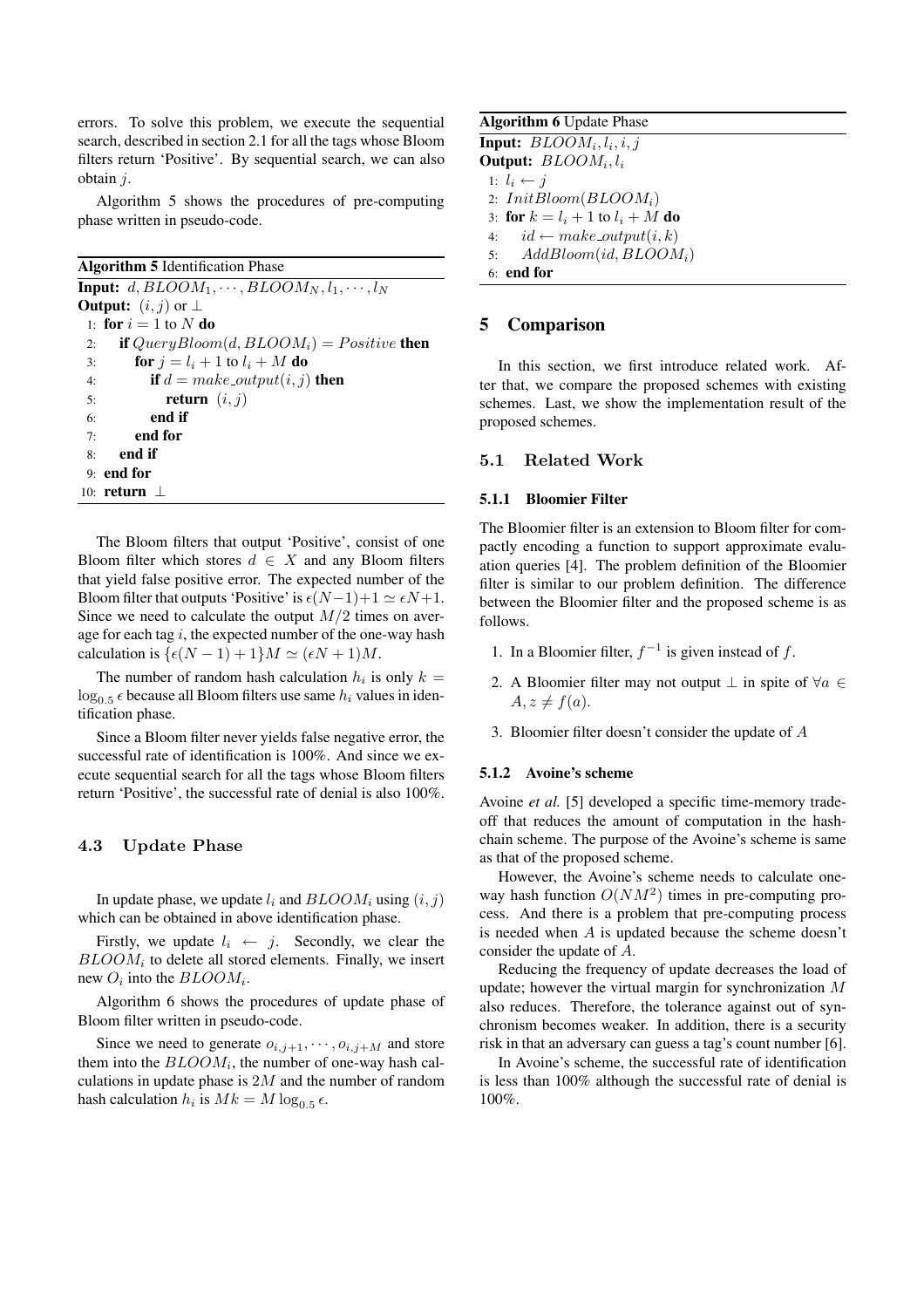#### **5.2 Comparison**

Table 2 compares the memory and the time needed for each scheme. In the table,  $c$  is the memory size parameter for Avoine's scheme, and SRI is stand for Successful Rate of Identification. Note that the memory amount does not include the space for the ID list, which is required for every scheme. The number of random hash calculations h*<sup>i</sup>* on Bloom filters is given in brackets. The calculation load of the random hash functions  $h_i$  is lighter that that of the oneway hash functions  $H$  and  $G$  because  $h_i$  doesn't need oneway property.

#### **5.3 Implementation**

We implemented the sequential search scheme, the LUT search scheme, the Avoine's scheme and the proposed scheme. We set  $N$  is 102400, and  $M$  is 256. We vary the memory usage of the proposed scheme.

The following is the execution environments of the server.

- OS: CentOS5 (kernel-2.6.18)
- CPU: AMD Athlon64 3000+
- Memory: 1GB
- Compiler: GCC 4.1 with O2 option

We adopted SHA-1 [7], whose output length  $L$  is 160bit, as the one-way hash functions  $H$  and  $G$ .

Table 3 shows the implementation results for execution time.

Compared with the proposed scheme and the LUT scheme, our scheme (except for 25MB) can identify with faster time and lower memory although our scheme need longer time for pre-computing. Also the total execution time (=identification+update) of our scheme is faster than the LUT scheme.

The total time of our scheme is about 1000 times faster than that of the sequential scheme.

Compared with our scheme and the Avoine's scheme, the identification time of the Avoine's scheme is faster than that of our scheme under the same memory usage. However, the total execution time of our scheme is about 10000 times faster than that of the Avoine's because the Avoine's scheme needs heavy calculation for updating. Therefore, our scheme is more suitable for environments in which adversary can access the tag easily because our scheme can always keep the constant margin for synchronization.

Compared with our schemes varying memory usage, 87.5MB, not 100MB is the best memory usage which gives the fastest total executing time. We can recognize this result as follows. The large memory usage reduces the expected number of the one-way hash calculation  $H$  and  $G$ . On the other side, the large memory usage increases the number of random hash calculation h*i*. Therefore, the usage of 87.5MB memory gives the best balance between the load of the one-way hash functions H, G and the load of the random hash calculations h*i*.

## **6 Conclusion**

In this paper, we proposed a Bloom pre-computation scheme, which realizes efficient identification using Bloom filters. Our scheme provides a high-speed identification with a small amount of memory by storing pre-calculated outputs of the tags in Bloom filters.

Compared with the Avoine's scheme, our scheme can update the pre-calculation results efficiently and can always keep the constant margin for synchronization. Our scheme is more suitable for environments in which adversary can access the tag easily.

## **References**

- [1] M. Ohkubo, K. Suzuki, and S. Kinoshita, "Cryptographic approach to a privacy friendly tag," in *RFID Privacy Workshop@MIT*, Nov. 2003.
- [2] M. Ohkubo, K. Suzuki, and S. Kinoshita, "Hash-chain based forward-secure privacy protection scheme for low-cost RFID," in *2004 Symposium on Cryptography and Information Security – SCIS2004*, vol. 1, pp. 719– 724, Jan. 2004.
- [3] B. H. Bloom, "Space/time trade-offs in hash coding with allowable errors," *Communications of the ACM*, vol. 13, pp. 422–426, Jul. 1970.
- [4] B. Chazelle, J. Kilian, R. Rubinfeld, and A. Tal, "The bloomier filter: an efficient data structure for static support lookup tables," in *SODA '04: Proceedings of the fifteenth annual ACM-SIAM symposium on Discrete algorithms*, (Philadelphia, PA, USA), pp. 30–39, Society for Industrial and Applied Mathematics, 2004.
- [5] G. Avoine and P. Oechslin, "A scalable and provably secure hash-based RFID protocol," in *2nd International Workshop on Pervasive Computing and Communications Security – PerSec2005*, pp. 110–114, IEEE Computer Society Press, Mar. 2005.
- [6] A. Juels and S. A. Weis, "Defining strong privacy for RFID," in *IACR Cryptology ePrint Archive Report*, no. 2006-137, 2006.
- [7] National Institute of Standards and Technology, Federal Information Processing Standards Publication 180- 2, *SECURE HASH STANDARD*, 2002.